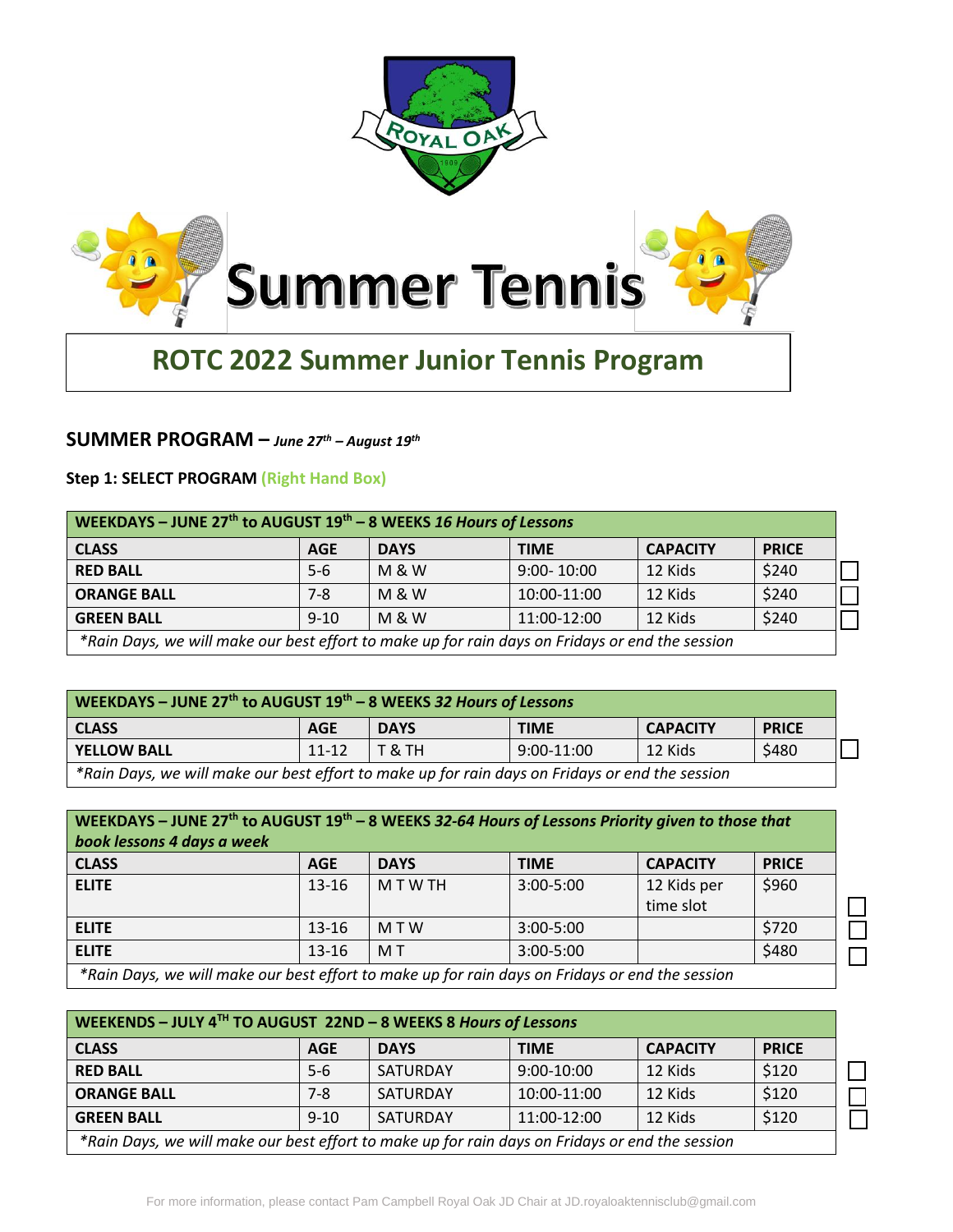

| WEEKENDS - JULY 5TH TO AUGUST 23RD - 8 WEEKS 16 Hours of Lessons                                |            |             |                |                 |              |  |
|-------------------------------------------------------------------------------------------------|------------|-------------|----------------|-----------------|--------------|--|
| <b>CLASS</b>                                                                                    | <b>AGE</b> | <b>DAYS</b> | <b>TIME</b>    | <b>CAPACITY</b> | <b>PRICE</b> |  |
| <b>YELLOW BALL</b>                                                                              | $11 - 12$  | SUNDAY      | $9:00 - 11:00$ | 12 Kids         | \$240        |  |
| <b>ELITE</b>                                                                                    | $13 - 16$  | SUNDAY      | 4:00-6:00      | 12 Kids         | \$240        |  |
| *Rain Days, we will make our best effort to make up for rain days on Fridays or end the session |            |             |                |                 |              |  |

#### **Step 2: COMPLETE FORM**

| <b>CHILD (S) NAME</b>  | <b>PARENTS NAMES</b>                         |  |
|------------------------|----------------------------------------------|--|
| <b>DATE OF BIRTH</b>   | <b>PHONE</b>                                 |  |
| <b>ADDRESS</b>         | <b>EMAIL</b>                                 |  |
| <b>NEW MEMBER: Y/N</b> | <b>MEMBERSHIP TYPE</b><br>(JUNIOR OR FAMILY) |  |
| <b>COMENTS</b>         |                                              |  |

#### **Step 3: PAYMENT**

\*\* **\$85 Junior membership fees apply UNLESS ALREADY PAID FOR use separate form.** *(Good for all seasons including Summer & Fall program) Applicant already became a junior member for the Spragneram* 

*If you wish to discuss your child's level being other than within their age group, please email [jd.royaloaktennisclub@gmail.com](mailto:jd.royaloaktennisclub@gmail.com) with your comments or comment on this form.*

**Signature:** \_\_\_\_\_\_\_\_\_\_\_\_\_\_\_\_\_\_\_\_\_\_\_\_\_\_\_\_\_\_\_\_\_\_\_\_ **Date:** \_\_\_\_\_\_\_\_\_\_\_\_\_\_\_\_\_\_\_\_\_\_\_\_\_

#### **Step 3: PAYMENT**

You will be invoiced via email from [ahunter@hunterlabrosse.ca](mailto:ahunter@hunterlabrosse.ca) Prompt payment will confirm your child's spot.

#### *Notes*

*\* Please Review Royal Oak Code of Conduct below*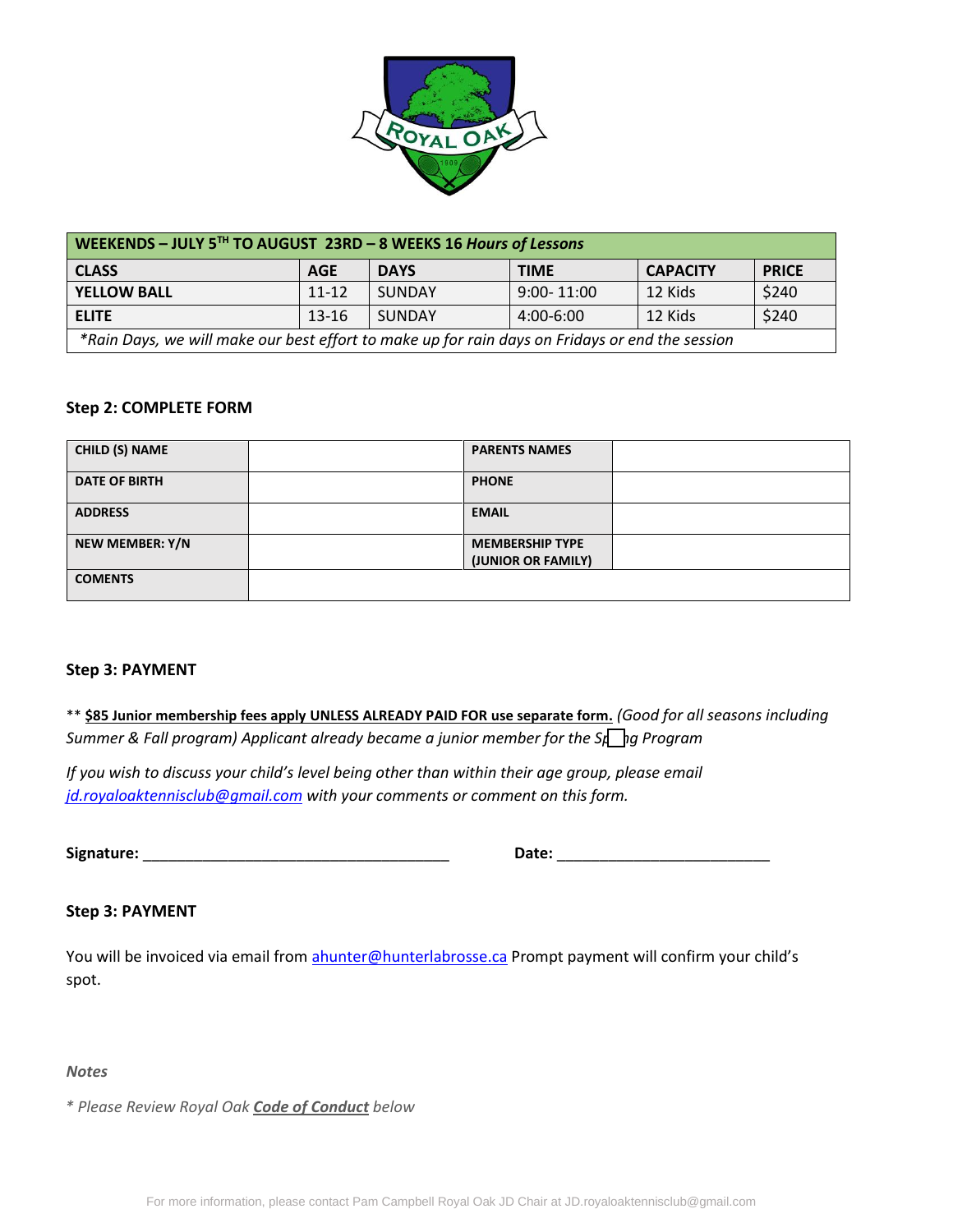

*\*\* Please See Town of Hudson Youth Activity Reimbursement form next page (\$100 Cash Back from the town of Hudson) for Hudson residents.*

# Code of Conduct

## While on club property or representing the club elsewhere, have fun, be a good sport and remember..............

- 1. use appropriate language **(no swearing or rudeness)**
- 2. speak at a regular volume **(no unnecessary shouting)**
- 3. refrain from using obscene gestures or sounds **(you know what these are!!)**
- 4. refrain from reckless or dangerous behavior **(no fence climbing, no running in the parking lot, no whipping of tennis balls)**
- 5. respect all equipment **(no racquet throwing, no damaging of nets or other club equipment)**
- 6. dress in a respectable fashion **(no visible underwear)**
- 7. clean up after yourself (outside and in the clubhouse)
- 8. be a good sport on and off the courts **(no bullying, no tempers)**
- 9. wait until the point is finished before interrupting court play to speak to parents and friends (except in emergency), accessing another court or retrieving balls that have rolled onto the next court
- 10. listen to the club pro and assistants **(no talking back, no attitudes)**
- 11. seek the help of the pro, assistant or any adult present, if you have a concern or are having a difficult time dealing with an issue while on club property

**Juniors are expected to abide by club by-laws and court regulations** (as they pertain to Juniors). Juniors under the age of 7 must be accompanied by an adult while at the club – this adult (parent or guardian) is therefore responsible for the child while on the property.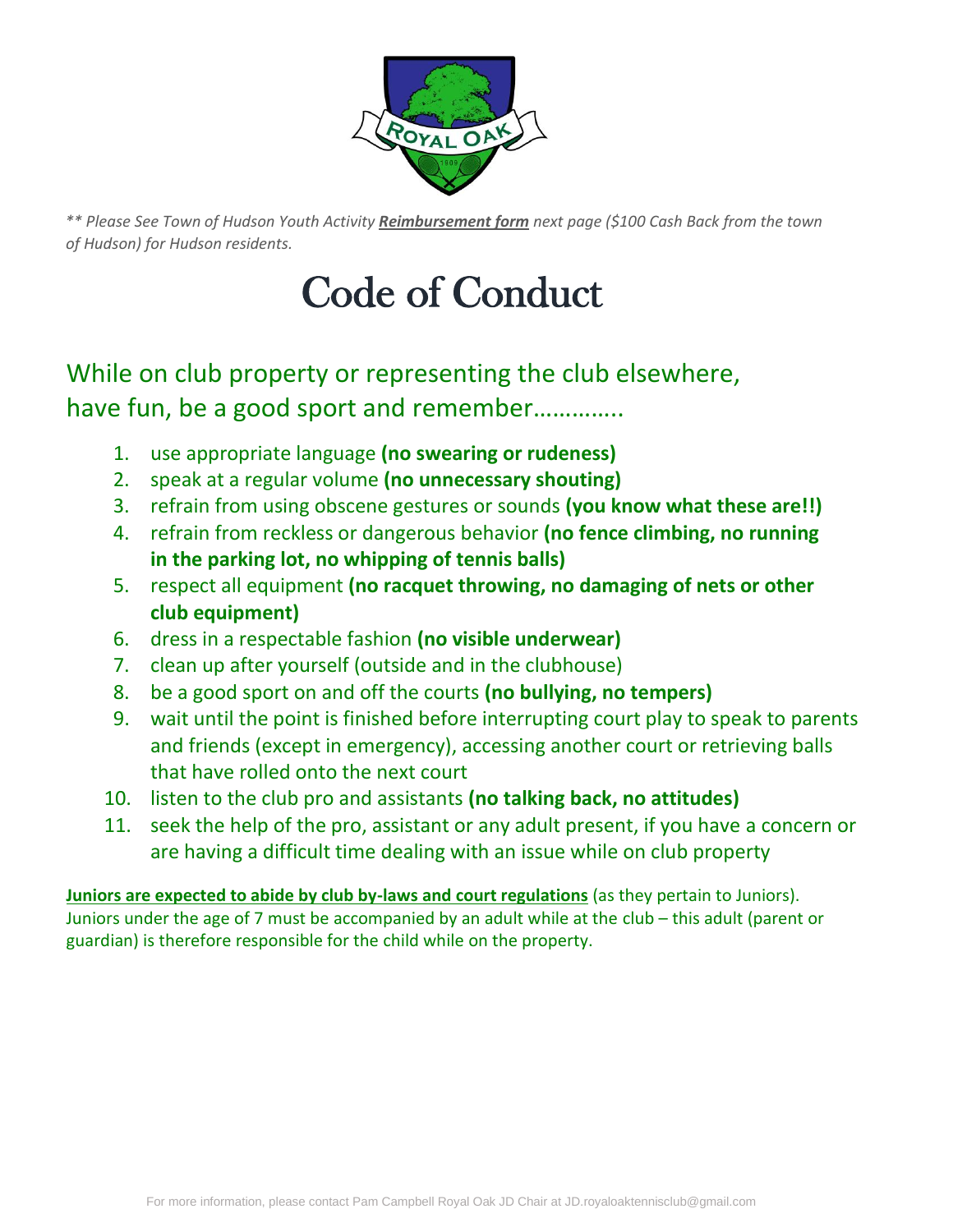

# Code de Conduite

Lorsque tu es sur le terrain du Club ou que tu le représentes à l'extérieur, aie du plaisir, aie une bonne conduite et souvienstoi…………..

- 1. On utilise un langage approprié **(pas d'impolitesses ou de jurons)**
- 2. On ne crie pas
- 3. On ne fait pas de bruits ou de gestes obscènes **(on les connait tous!!)**
- 4. On fait attention et on utilise la prudence sur le terrain du club **(on ne grimpe pas les clôtures, on ne coure pas dans la rue ou le stationnement et on ne lance pas de balles)**
- 5. On respecte l'équipement **(on ne lance pas de raquettes, on ne brise pas les filets ou tout autre équipement du club)**
- 6. On s'habille convenablement **(pas de sous-vêtements visibles)**
- 7. On garde le club propre (à l'intérieur et l'extérieur du pavillon)
- 8. On garde un bon esprit sportif **(pas d'intimidation ou d'énervement)**
- 9. On attend que le point en cours soit fini sur le terrain voisin (sauf en cas d'urgence), avant d'aller parler à un parent ou un ami, ou avant d'aller chercher une balle.
- 10. On écoute le pro ou ses assistants **(on n'est pas impoli avec eux)**
- 11. On cherche l'aide du pro, de ses assistants ou d'un adulte si on a des questions ou des problèmes avec quoi que ce soit.

**Les Juniors doivent respecter les règlements généraux du Club** (en ce qui les concerne). Les Juniors de 7 ans et moins doivent être accompagnés d'un adulte lorsqu'au Club – cet adulte (parent ou gardien) est donc responsable de l'enfant alors qu'il est sur les terrains du Club